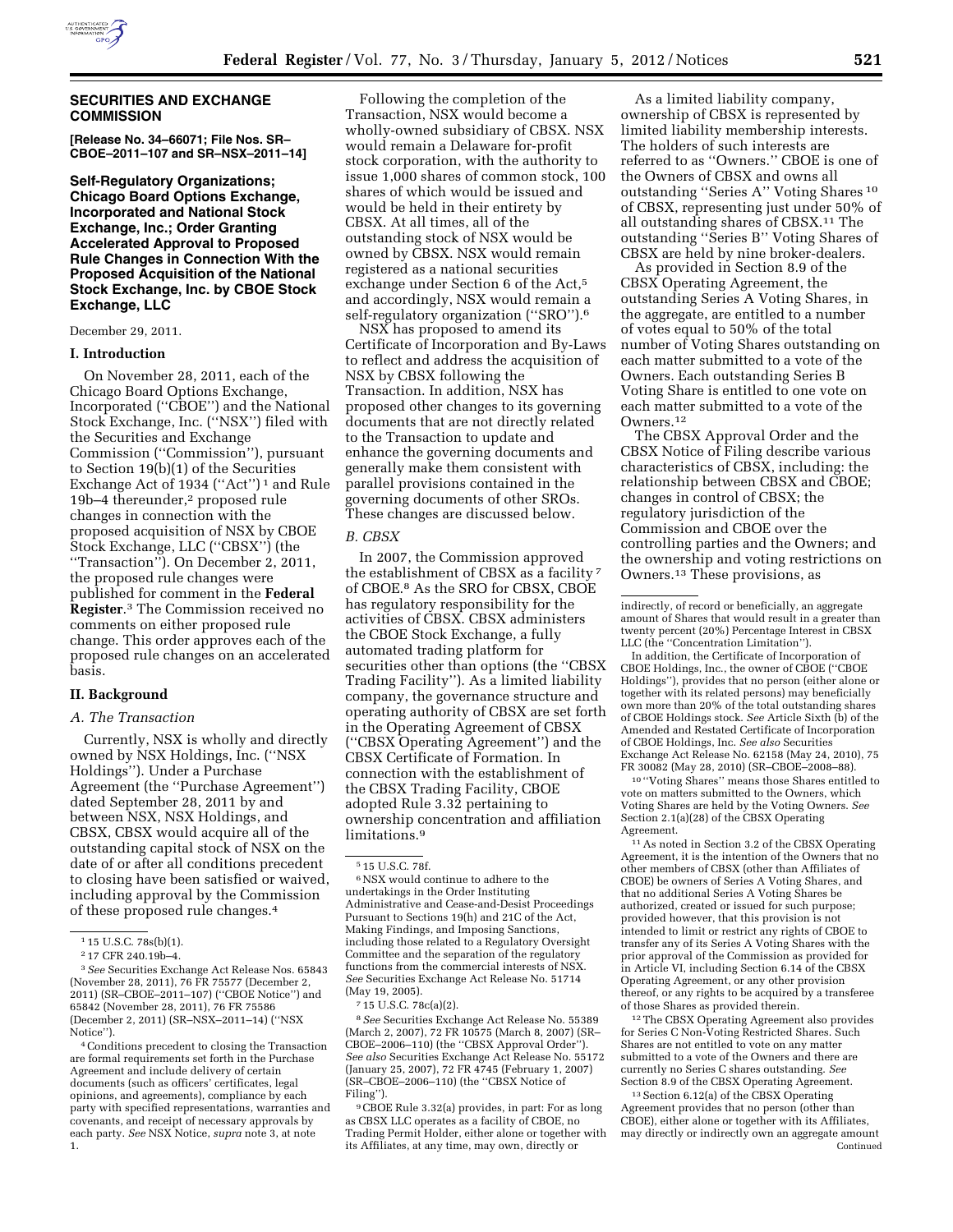contained in the CBSX Operating Agreement and applicable CBOE rules, will remain unchanged after the Transaction except as otherwise described below.

In connection with the Transaction, CBOE proposes to amend and restate the CBSX Operating Agreement to be effective as of the closing of the Transaction. CBOE also proposes to adopt new CBOE Rule 2.50 regarding its policy with respect to NSX. These changes are discussed below.

# **III. Discussion and Commission Findings**

After careful consideration, the Commission finds that each proposed rule change is consistent with the requirements of the Act and the rules and regulations thereunder applicable to a national securities exchange.14 In particular, the Commission finds that the proposed rule changes are consistent with Section  $6(b)(1)$  of the Act,<sup>15</sup> which, among other things, requires a national securities exchange to be so organized and have the capacity to be able to carry out the purposes of the Act and to enforce compliance by its members and persons associated with its members with the provisions of the Act, the rules and regulations thereunder, and the rules of the exchange. Further, the Commission finds that the proposed rule changes are consistent with Section  $6(b)(3)$  of the Act,<sup>16</sup> which requires that the rules of a national securities exchange assure the fair representation of its members in the selection of its directors and administration of its affairs, and provide that one or more directors shall be representative of issuers and investors and not be associated with a member of the exchange, broker, or dealer. The Commission also finds that the proposed rule change are consistent with Section  $6(b)(5)$  of the Act,<sup>17</sup> which requires, among other things, that the rules of a national securities exchange be designed to prevent fraudulent and manipulative acts and practices; to promote just and equitable principles of trade; to foster cooperation and

coordination with persons engaged in regulating, clearing, settling, and processing information with respect to, and facilitating transactions in securities; to remove impediments to and perfect the mechanism of a free and open market and a national market system; and, in general, to protect investors and the public interest.

As noted above, following the Transaction, NSX will be a whollyowned subsidiary of CBSX. NSX will remain registered as a national securities exchange under Section 6 of the Act,18 and, accordingly, NSX will remain an SRO. The Commission believes that the ownership of NSX by CBSX would not impose any burden on competition not necessary or appropriate in furtherance of the purposes of the Act.19 Though CBSX is not itself an SRO, as a holding company of an SRO, its activities with respect to the operation of NSX must be consistent with, and must not interfere with, the self-regulatory obligations of NSX.

### *A. CBOE–2011–107*

1. Changes To Accommodate CBSX's Ownership of NSX

CBOE's proposed rule change includes several amendments designed to accommodate CBSX's ownership of NSX. These amendments address the fact that CBSX will effectively serve as a holding company for NSX after the Transaction to the extent related to CBSX's control of NSX. The changes also clarify CBSX's rights and responsibilities relating to its role as a holding company of a registered national securities exchange. For example, CBOE's proposal amends Section 1.6 of the CBSX Operating Agreement to reflect CBSX's new purpose to act as a holding company of NSX (in addition to its current purpose to act as a trading market for securities other than options as a facility of CBOE). The proposal also amends several provisions in the CBSX Operating Agreement to clarify that certain references to CBSX include its subsidiaries, including NSX.20

In addition, the proposal amends Section 6.12 of the CBSX Operating Agreement to provide that the Ownership Concentration Limitation described in that section, which currently carves out CBOE (because CBOE owns greater than 20% of CBSX) does not apply to CBOE Holdings as well (because CBOE Holdings indirectly owns CBOE). It also expands the

20*See, e.g.,* Sections 1.6 and 9.15(a)(9) and (10) of the CBSX Operating Agreement.

applicability of the Concentration Limitation to persons and the broader category of their ''Related Persons'' 21 rather than to persons and their "Affiliates."<sup>22</sup> The proposal also amends Section 6.12(c) and (e) of the CBSX Operating Agreement to impose on NSX equity trading permit holders the Ownership Concentration Limitation prohibitions described in those paragraphs, which are currently only imposed on CBOE Trading Permit Holders. This change recognizes CBSX's new ownership of NSX and is intended to guard against members of NSX obtaining an ownership stake in CBSX that could potentially be used to influence the performance by NSX of regulatory authority over such members or others. The Commission finds that these changes, which are necessary to reflect the change in ownership of NSX after the Transaction, are consistent with the Act.

The proposal makes similar amendments to Section 8.10 of the CBSX Operating Agreement to expand applicability of the voting restriction described in that section to persons and their Related Persons and to provide that if any person, not just a CBOE Trading Permit Holder, exceeds the Concentration Limitation set forth in Section 6.12 of the CBSX Operating Agreement, then the Owner and its Related Persons will have no voting rights with respect to the shares in excess of such limitation unless it satisfies certain requirements set forth in proposed Section 8.10(b) through (d) of the CBSX Operating Agreement. The proposed rule change also extends the applicability of the voting restriction in Section 8.10 of the CBSX Operating Agreement to cover voting agreements, plans, and arrangements.

Further, the proposal amends Section 9.15(a)(9) of the CBSX Operating Agreement to clarify that with respect to the sale of material assets or ownership interests that requires approval pursuant to Section 9.15, ''material assets or ownership interests'' includes subsidiaries of CBSX. In addition, the proposed rule change adds Section 15.19 to the CBSX Operating Agreement

of Shares that would result in a greater than 20% Percentage Interest in CBSX. In addition, Section 8.10 provides that if an Owner of Series B Voting Shares that is also a CBOE member owns more than 20% of the outstanding Voting Shares (''Excess Shares''), alone or together with any Affiliate, such Owner will have no voting rights with respect to the Excess Shares.

<sup>14</sup> In approving the proposed rule change, the Commission has considered its impact on efficiency, competition, and capital formation. *See*  15 U.S.C. 78c(f).

<sup>15</sup> 15 U.S.C. 78f(b)(1).

<sup>16</sup> 15 U.S.C. 78f(b)(3).

<sup>17</sup> 15 U.S.C. 78f(b)(5).

<sup>18</sup> 15 U.S.C. 78f.

<sup>19</sup> 15 U.S.C. 78f(b)(8).

<sup>21</sup>*See* Section 2.1(a)(23) of the CBSX Operating Agreement defining ''Related Person.''

<sup>22</sup>Section 2.1(a)(1) of the CBSX Operating Agreement defines ''Affiliate'' as, with respect to any person, any other person that directly, or indirectly through one or more intermediaries, controls, is controlled by, or is under common control with, such person. As used in this definition, "control" means the possession, directly or indirectly, of the power to direct or cause the direction of management and policies of a person, whether through the ownership of voting securities, by contract or otherwise with respect to such person.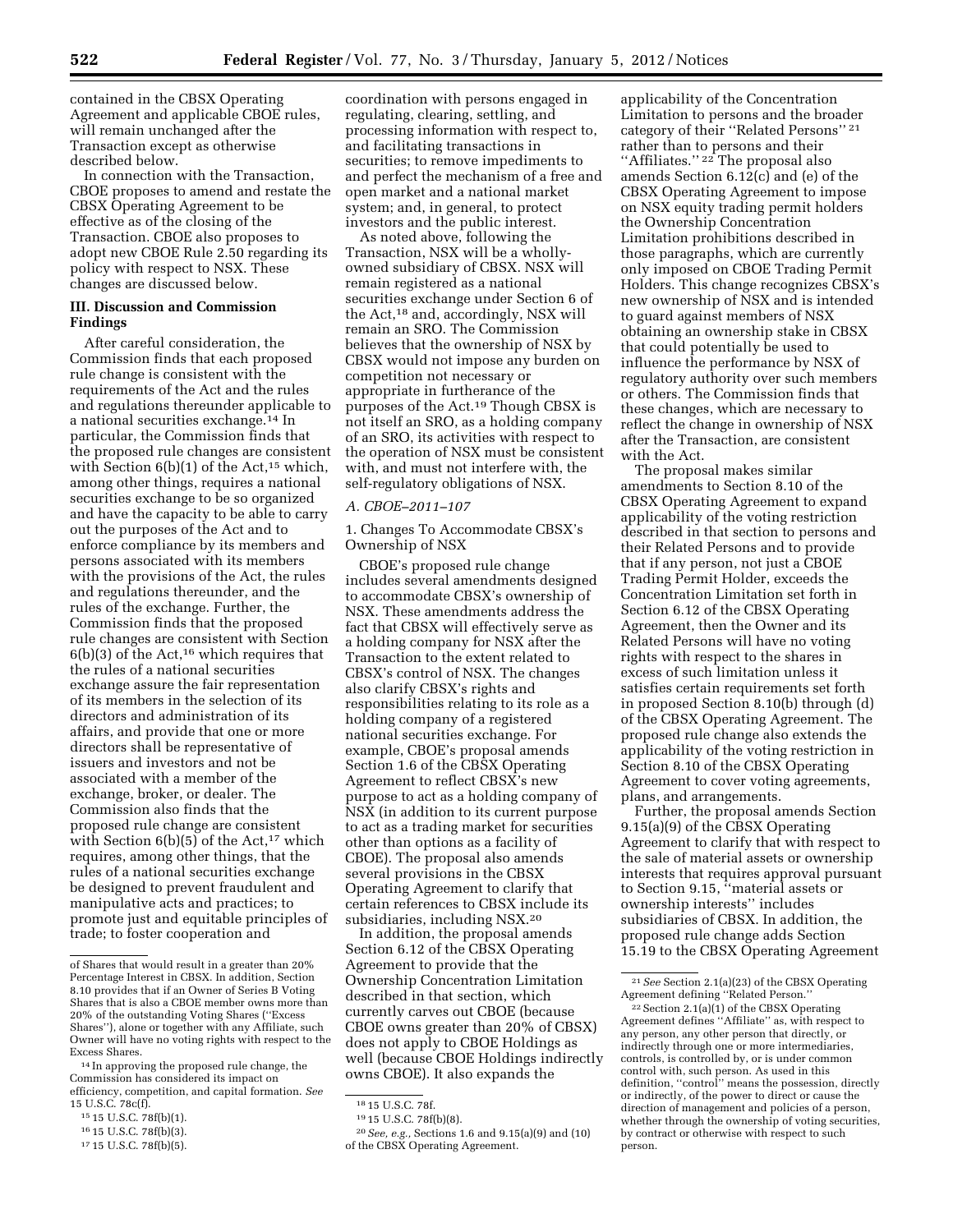to obligate CBSX, when voting as NSX's sole shareholder in an election of the NSX board of directors, to vote in favor of ETP Holder Directors (a certain class of directors defined in the NSX Bylaws that are intended to provide NSX members with fair representation in the governance of NSX consistent with the Act) that were nominated in accordance with the procedures set forth in NSX's governing documents.

# 2. Preservation of the Self-Regulatory Function of NSX

After the Transaction, NSX would become a subsidiary of CBSX. Although CBSX is not an SRO and, therefore, does not itself have self-regulatory functions, its activities with respect to the operation of NSX must be consistent with, and not interfere with, NSX's selfregulatory obligations. To address this concern, the proposal adds various provisions to the CBSX Operating Agreement that are designed to protect the independence of the self-regulatory function of NSX and to clarify NSX's rights with respect to CBSX.

For example, the proposed rule change adds Section 5.7(b) to the CBSX Operating Agreement, which, among other things:

• Requires CBSX Owners, the CBSX board of directors, CBSX officers, and CBSX employees (for so long as CBSX controls NSX and to the extent related to the activities of NSX) to give due regard to the preservation of the independence of the self-regulatory function of NSX and to NSX's obligations under the Act;

• Prohibits CBSX Owners, the CBSX board of directors, CBSX officers, and CBSX employees from taking any actions that would interfere with the effectuation of any decisions by the NSX board of directors relating to NSX's regulatory functions, including disciplinary matters, or with NSX's ability to carry out its responsibilities under the Act; and

• Requires CBSX to comply with federal securities laws and the rules and regulations thereunder, and requires CBSX and its officers, directors, employees, and agents to cooperate with the Commission and NSX pursuant to and to the extent of their regulatory authority.

In addition, the proposed rule amends Section 6.15(a) of the CBSX Operating Agreement to reflect the acquisition by CBSX of the NSX SRO and to ensure access by NSX to the Owners of CBSX that is necessary for NSX to perform its

responsibilities as an SRO.23 Specifically, the revisions:

• Clarify that the Owners acknowledge that the books, records, premises, officers, directors, agents, and employees of the Owners will be deemed to be the books, records, premises, officers, directors, agents, and employees *of CBOE* for the purpose of and subject to oversight pursuant to the Act, but only to the extent they are related to the CBSX Trading Facility; and

• Add a provision in which the Owners acknowledge that the books, records, premises, officers, directors, agents, and employees of the Owners will be deemed to be the books, records, premises, officers, directors, agents, and employees *of NSX* for the purpose of and subject to oversight pursuant to the Act, but only to the extent they are related to the activities of NSX.

Similarly, the proposed rule change amends Section 6.15(b) of the CBSX Operating Agreement concerning access by NSX to CBSX personnel and records 24 to add the provision that the books, records, premises, officers, directors, agents, and employees of CBSX will be deemed to be the books, records, premises, officers, directors, agents, and employees *of NSX* for the purpose of and subject to oversight pursuant to the Act, but only to the extent related to the activities of NSX.25

The proposal also amends Section 6.15(c) of the CBSX Operating Agreement to provide that CBSX and the Owners and their respective officers, directors, agents, and employees,26 irrevocably submit to the jurisdiction of

25CBSX's complete records and books of account must be subject at all times to inspection and examination by CBOE (to the extent related to the CBSX Trading Facility), NSX (to the extent related to CBSX's control of NSX), and the Commission at no additional charge to CBOE, NSX, and the Commission, as applicable. *See* Section 13.2 of the CBSX Operating Agreement.

26Revisions to Section 6.15(c) (consent to jurisdiction) and (d) (consent in writing to applicability) of the CBSX Operating Agreement also extend the requirements of these provisions to all agents and employees of CBSX and its Owners, rather than only agents and employees whose principal place of business and residence is outside of the United States.

the U.S. federal courts, the Commission, CBOE, and NSX for the purposes of any suit, action, or proceeding pursuant to U.S. federal securities laws or the rules or regulations thereunder, commenced or initiated by the Commission arising out of, or relating to, the CBSX Trading Facility or the CBSX's control of NSX, as applicable.

In addition, the proposed rule change amends Sections 9.15(c) and 9.16 of the CBSX Operating Agreement to provide that CBSX directors agree to comply with the federal securities laws and the rules and regulations thereunder, and to cooperate with the Commission, CBOE, and NSX pursuant to their regulatory authority, as applicable, and the provisions of the CBSX Operating Agreement. The proposal also amends Section 9.15(c) of the CBSX Operating Agreement to provide that CBSX directors will take into consideration whether any actions taken or proposed to be taken as a director for or on behalf of CBSX, or any failure or refusal to act, would constitute interference with CBOE's or NSX's regulatory functions and responsibilities, as applicable, in violation of the CBSX Operating Agreement or the Act.27 These provisions are designed to foster compliance with the federal securities laws and to emphasize the considerations that are necessary on the part of CBSX's directors to reflect NSX's responsibilities as an SRO.

Additionally, the proposal amends Section 14.1(a) of the CBSX Operating Agreement to provide that, for so long as CBSX controls NSX, before any amendment, alteration, or repeal of any provision of the CBSX Operating Agreement, to the extent related to CBSX's control of NSX, will be effective, such amendment, alteration, or repeal must be submitted to the NSX board of directors, and if CBOE and the NSX board of directors determine that such amendment, alteration, or repeal must be filed with or filed with and approved by the Commission, then such amendment, alteration, or repeal will not become effective until filed with or filed with and approved by the Commission, as the case may be. The proposal also adds a 10-day notice provision for any amendment, alteration, or repeal of the CBSX Operating Agreement made pursuant to Section 14.1(a) to provide CBOE and NSX with sufficient opportunity to review any potential regulatory impacts

<sup>23</sup>Section 6.15(a) of the CBSX Operating Agreement currently provides: ''The Owners acknowledge that to the extent they are related to [CBSX's] activities, the books, records, premises. officers, directors, agents, and employees of the Owners shall be deemed to be the books, records, premises, officers, directors, agents, and employees of CBOE for the purpose of and subject to oversight pursuant to the Exchange Act.''

<sup>24</sup>Section 6.15(b) of the CBSX Operating Agreement currently provides: ''The books, records, premises, officers, directors, agents, and employees of [CBSX] shall be deemed to be the books, records, premises, officers, directors, agents, and employees of CBOE for the purpose of and subject to oversight pursuant to the Exchange Act.''

<sup>27</sup> Interference with respect to the CBSX Trading Facility will be determined by the CBSX board designees of CBOE. *See* Section 9.15(c) of the CBSX Operating Agreement.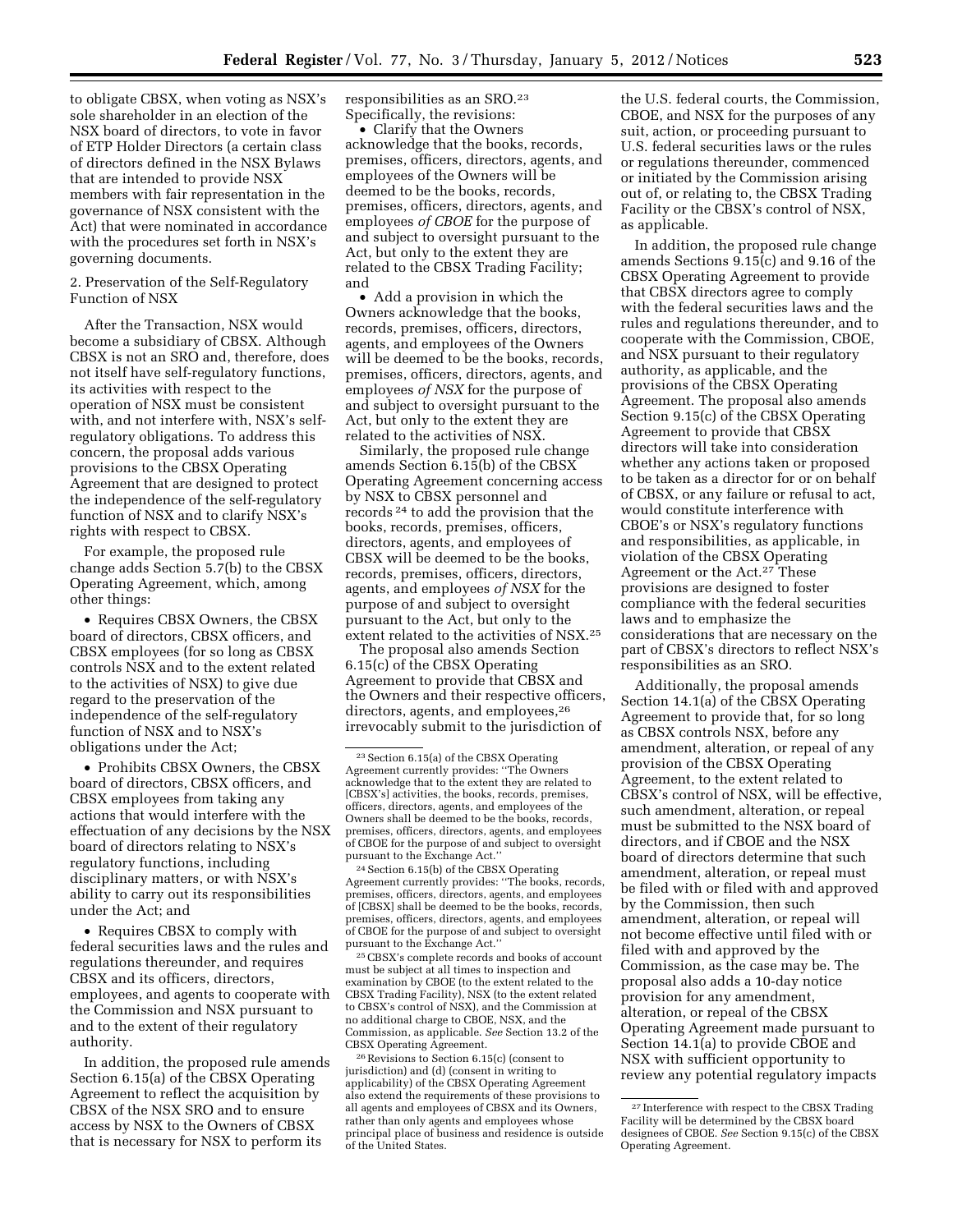of such amendment, alteration, or repeal before it becomes effective.

Further, to ensure unencumbered access to all relevant information, regardless of whether such information is considered ''confidential,'' the proposal amends Section 15.2 of the CBSX Operating Agreement to provide that nothing in the CBSX Operating Agreement will be interpreted to limit or impede the rights of the Commission, CBOE, or NSX to access and examine any Confidential Information (as defined in the CBSX Operating Agreement) pursuant to the U.S. federal securities laws and the rules thereunder, or to limit or impede the ability of an Owner or an officer, director, agent, or employee of an Owner to disclose any Confidential Information to the Commission, CBOE, or NSX. Proposed Section 15.2 of the CBSX Operating Agreement also provides that the obligation of Owners not to disclose Confidential Information described in that section does not apply to CBOE's or NSX's communications with the Commission with respect to the conduct of the CBSX Trading Facility's business or NSX's business, respectively.

#### 3. CBOE Rule 2.50

The CBOE proposed rule change proposes to adopt new CBOE Rule 2.50, which is intended to foster and preserve the self-regulatory function of NSX. Specifically, CBOE Rule 2.50(a) proposes a policy that CBOE, as a controlling owner of CBSX, will not take any action related to NSX's activities that would interfere with NSX's efforts to carry out its self-regulatory obligations under the Act and the rules and regulations thereunder. Additionally, proposed CBOE Rule 2.50(b) provides that CBOE will ''exercise its powers as a partial owner of CBSX to support the fulfillment by NSX of its self-regulatory obligations, including the appropriate allocation by NSX of such financial, technological, technical and personnel resources as may be necessary or appropriate for NSX to meet its obligations under the [Act].'' The purpose of proposed CBOE Rule 2.50(a) is to provide that CBOE will, through its control interest in CBSX and consistent with its relationship with CBSX, work with NSX to establish and maintain adequate and appropriate resources to enable NSX to perform its self-regulatory obligations.

CBOE Rule 2.50 is designed to facilitate NSX's ability to fulfill its selfregulatory obligations and, therefore, is consistent with the Act, including Section  $6(b)(1)$  of the Act,<sup>28</sup> which

requires, among other things, that a national securities exchange be so organized and have the capacity to carry out the purposes of the Act, and to comply and enforce compliance by its members and persons associated with its members, with the provisions of the Act, the rules and regulations thereunder, and the rules of the exchange. Proposed Rule 2.50 represents CBOE's commitment, as a controlling owner of CBSX, to support NSX in the fulfillment of NSX's role as an SRO.

4. CBOE Holdings and Regulated Securities Exchange Subsidiaries

CBOE is wholly-owned by CBOE Holdings, and as discussed above, CBOE owns a controlling interest in CBSX. The CBOE Holdings Certificate of Incorporation contains provisions that are applicable to ''Regulated Securities Exchange Subsidiaries'' of CBOE Holdings, which entities are defined as ''any national securities exchange controlled, directly or indirectly, by [CBOE Holdings], including, but not limited to CBOE."<sup>29</sup> Various provisions in the CBOE Holdings Certificate of Incorporation reference ''Regulated Securities Exchange Subsidiary,'' including Articles Sixth (voting and ownership limitations), Eleventh (amendments to the CBOE Holdings Certificate of Incorporation must be submitted to the board of each Regulated Securities Exchange Subsidiary), Twelfth (amendments to the CBOE Holdings Bylaws must be submitted to the board of each Regulated Securities Exchange Subsidiary), Fourteenth (submission to jurisdiction arising out of or relating to Regulated Securities Exchange Subsidiaries' activities), Fifteenth (confidential information of Regulated Securities Exchange Subsidiaries and access to CBOE Holdings' books and records by Regulated Securities Exchange Subsidiaries), and Sixteenth (cooperation with the SEC and each Regulated Securities Exchange Subsidiary, consent to applicability of various provisions, due regard to preservation of regulatory independence, and consideration of effect of actions on each Regulated Securities Exchange Subsidiary). NSX, to the extent it is indirectly controlled by CBOE Holdings by virtue of CBOE Holdings' control of CBOE and CBOE's controlling interest in CBSX, which in turn will wholly-own NSX after the consummation of the Transaction,

would qualify as a ''Regulated Securities Exchange Subsidiary.''

## 5. Facility of CBOE

The proposed rule change amends various provisions to clarify that the operations of CBSX that relate to the CBSX Stock Exchange trading facility are a facility of CBOE under the Act, while the aspect of CBSX that relates to its control of NSX will not be a ''facility'' of CBOE. For example, the proposal amends Section 1.7 of the CBSX Operating Agreement to clarify that the CBSX Trading Facility (and not CBSX to the extent it will act as a holding company for NSX) is a facility of CBOE under the Act, and therefore the CBSX Trading Facility will be subject to self-regulation by CBOE, with oversight by the Commission.30

# 6. Additional Changes

Finally, the proposed rule change makes several non-substantive technical and conforming changes throughout the CBSX Operating Agreement, including: updating the name and date of the CBSX Operating Agreement; updating the current Owners and their current percentage interests and CBSX shares owned; <sup>31</sup> replacing references to CBOE members with CBOE trading permit holders; 32 updating the table of contents and section references; and adding new defined terms and renumbering the defined terms as necessary.33 In connection with the updates to reflect the current Owners, the proposed rule change amends the definition of ''Super Majority of the Owners'' to mean, subject to the regulatory requirements described in Section 1.8 of the CBSX Operating Agreement, the affirmative vote of both (i) all of the Owners of the Series A Voting Shares at the time, and (ii) Owners of the Series B Voting Shares who then retain ownership of Series B Voting Shares and represent at least a twenty (20%) percentage interest in CBSX, which more accurately corresponds to CBSX's current ownership structure.34 The Commission finds these non-substantive changes to be consistent with the Act as they are

<sup>28</sup> 15 U.S.C. 78f(b)(1).

<sup>29</sup>*See* CBOE Holdings Certificate of Incorporation Article Fifth (a)(xi).

<sup>30</sup>*See also* Sections 1.8, 6.2(e), 6.15(c) and (d), 9.2(d), 9.15(a)(14) and 14.1(a) for additional clarifications.

<sup>31</sup>*See* Section 3.2(d), signature page, and Exhibit A to the CBSX Operating Agreement.

<sup>32</sup>*See* Sections 6.12(c) and (e) and 8.10 of the CBSX Operating Agreement.

<sup>33</sup>*See* Section 2.1 of the CBSX Operating Agreement.

<sup>34</sup>*See* Section 2.1(a)(26). This change is consistent with the original structure of CBSX under which a super majority could be obtained with an affirmative vote of CBOE and two initial owners, who all initially had ten (10%) percentage interests in CBSX.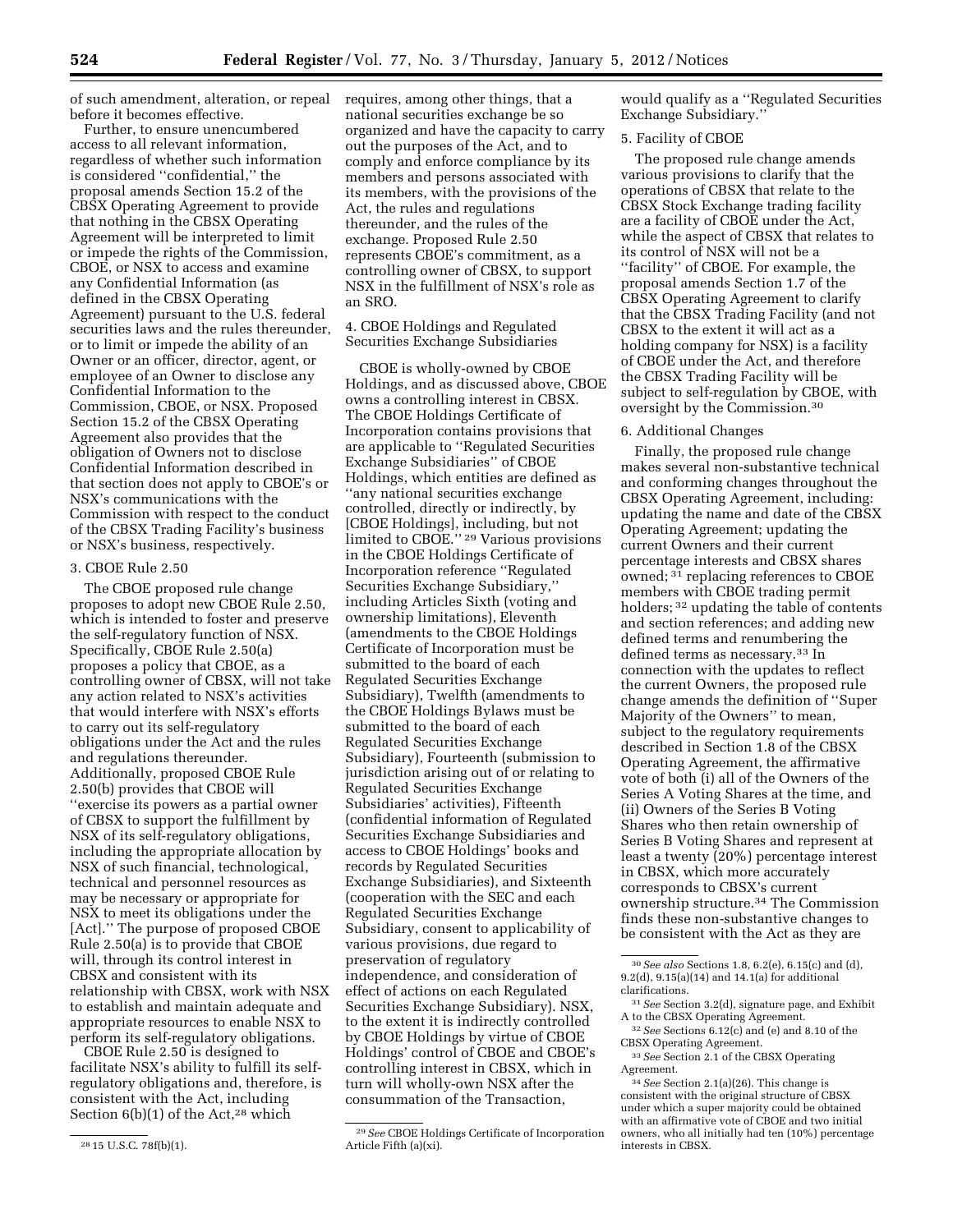necessary to reflect the acquisition by CBSX of NSX following the Transaction.

#### *B. NSX–2011–14*

NSX proposes to amend its Certificate of Incorporation and By-Laws to reflect and address NSX's proposed new ownership pursuant to which NSX will become wholly-owned by CBSX following the Transaction. In addition, NSX is making several other changes to its governing documents that are not directly related to the Transaction to update and enhance the governing documents and generally make them consistent with parallel provisions contained in the governing documents of other SROs. Certain provisions of the current NSX By-Laws that are historic in nature are also proposed to be deleted as no longer applicable.

Except as described below, NSX's governing documents, rules, and manner of operation, including restrictions on ownership and transfer, registration as a national securities exchange under Section 6 of the Act, and the continuance of NSX as an SRO 35 will remain unchanged.36

In addition, the NSX proposal also contains the CBSX Operating Agreement, as revised in the contemporaneous rule filing CBOE– 2011–107 and as described above, since provisions in the CBSX Operating Agreement are relevant to NSX's structure and operations. The proposed amendments to the NSX governing documents and the CBSX Operating Agreement are intended to provide NSX with the authority and ability to effectively fulfill its self-regulatory duties pursuant to the Act and the rules promulgated thereunder. The proposed amendments also modernize and enhance the ownership and voting limitations in order to guard against undue influence over or interference with the NSX's regulatory functions and fulfillment of its regulatory obligations under the Act.

The proposed Amended and Restated NSX Certificate of Incorporation (the ''A&R Certificate'') and Second Amended and Restated NSX By-Laws (the ''A&R By-Laws''), amended as described below, and NSX Rules (which are proposed to remain unchanged) would continue to govern the activities of NSX. These revised documents reflect NSX's status as a wholly-owned subsidiary of CBSX, continued management of NSX by the NSX Board of Directors (''NSX Board'') and

designated officers, and the NSX's continuing self-regulatory responsibilities pursuant to NSX's registration under Section 6 of the Act.

Currently, the NSX Board consists of thirteen director positions, of which seven are Independent, three are ETP Holder, two are At Large, and one is the NSX Chief Executive Officer. The Transaction contemplates that all current Exchange directors and committee members, including the Chief Executive Officer, will resign from the Board and committees, as applicable, effective upon closing. At such time, the vacancies on the Board and committees of the Board will be filled in accordance with applicable procedures contained in the A&R By-Laws. Candidates with the necessary qualifications will be appointed in accordance with Sections 3 or 5, as applicable, of the A&R By-Laws to fulfill the expired portion of any vacancies created by the resignation. Thereafter, directors and committee members will be nominated and elected in accordance with the A&R By-Laws.

1. Amended and Restated Certificate of Incorporation of NSX

Under the proposed rule change, the requirement that NSX be at all times wholly-owned by NSX Holdings is proposed to be changed to allow for the consummation of the Transaction and acquisition of all of the outstanding NSX stock by CBSX. To make clear that NSX will be entirely owned by CBSX (regardless of whether outstanding NSX stock is voting or non-voting), the proposed A&R Certificate would be modified in Article IV to provide that, at all times, all of the outstanding stock of NSX shall be owned by CBSX.

In addition, new language is proposed to be added to Articles VII and XI of the NSX Certificate of Incorporation designed to enable NSX Board and the Commission to continue to exercise oversight of NSX. In conformity with similar language in other governing documents of other exchanges,<sup>37</sup> NSX proposes to add a provision to each of Articles VII and XI to make clear that before any amendment to, or repeal of, any provision of the NSX By-Laws and/ or Certificate of Incorporation shall be effective, those changes shall be submitted to the NSX Board and, if such amendment or repeal must be filed with or filed with and approved by the Commission, then the proposed changes shall not become effective until filed

with or filed with and approved by the Commission.38 For purposes of clarity regarding Commission approval of NSX proposed rule changes, specific reference to Section 19 of the Act and the rules promulgated thereunder is also introduced to Articles VII and XI.

Finally, consistent with similar provisions in the governing documents of other exchanges,39 the proposed A&R Certificate in Article V is amended to allow directors (other than ETP Holder Directors) to be removed with or without cause by a majority vote of stockholders. This amendment is intended to promote efficient NSX governance while continuing to protect and preserve the fair representation of ETP Holders through the ETP Holder Director election process contained in NSX's By-Laws.

The Commission believes that the proposed A&R Certificate, as amended to accommodate the Transaction, is designed to facilitate the NSX's ability to fulfill its self-regulatory obligations and are, therefore, consistent with the Act. In particular, the Commission believes the changes are consistent with Section  $6(b)(1)$  of the Act,<sup>40</sup> which requires, among other things, that a national securities exchange be so organized and have the capacity to carry out the purposes of the Act, and to comply and enforce compliance by its members and persons associated with its members, with the provisions of the Act, the rules and regulations thereunder, and the rules of the exchange.

2. Second Amended and Restated By-Laws of NSX

Under the proposed rule change, due to the transfer of ownership of NSX from NSX Holdings to CBSX, references in the NSX By-Laws specific to NSX Holdings are proposed to be replaced with references to CBSX. Specifically, Section 3.2(c) is proposed to be modified to provide that no two or more directors of NSX may be partners, officers, or directors of the same person or be affiliated with the same person, unless such affiliation is with a national securities exchange or CBSX. In addition, Section 10.2 is proposed to be modified to provide that in no event shall members of the CBSX Board who are not also members of the NSX Board,

<sup>35</sup>*See* 15 U.S.C. 78c(a)(26).

<sup>36</sup>*See* Securities Exchange Act Release No. 53963 (June 8, 2006), 71 FR 34660 (June 15, 2006) (SR– NSX–2006–03) (Commission order approving NSX's demutualization).

<sup>37</sup>*See, e.g.,* Article 6 of the Certificate of Incorporation of EDGA Exchange, Inc. and Article 9 of the Certificate of Incorporation of C2 Options Exchange, Inc.

<sup>38</sup>*See* A&R Certificate of Incorporation, Articles Seventh and Eleventh.

<sup>39</sup>*See* A&R Certificate of Incorporation, Article Fifth, (b). *See also, e.g.,* Article II, Section 7(a) of the Amended and Restated By-Laws of BATS Exchange, Inc. and Article II, Section 7(a) of the Amended and Restated Bylaws of EDGA Exchange, Inc.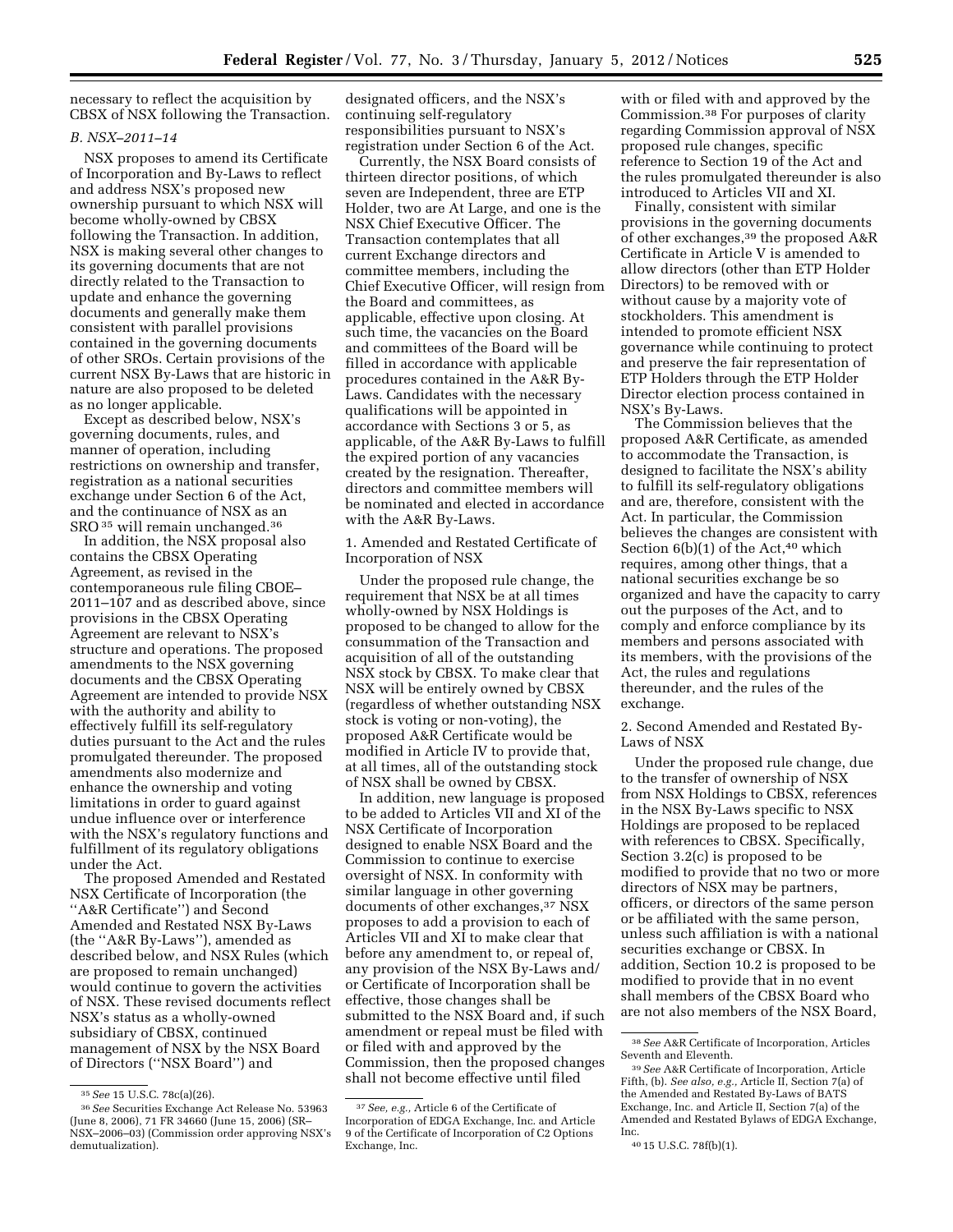or any officers, staff, counsel, or advisors of CBSX who are not also officers, staff, counsel, or advisors of NSX (or any committees of NSX), be allowed to participate in any meetings of the NSX Board (or any committee of NSX) pertaining to the self-regulatory function of NSX (including disciplinary matters). These amendments recognize CBSX as direct owner of NSX while preserving a mechanism to prevent undue influence over NSX's selfregulatory functions.

In connection with the ownership of NSX by CBSX, new Section 10.1(b) will provide that, for so long as CBSX controls NSX, NSX shall promptly inform the CBSX board of directors, in writing, in the event that NSX has, or experiences, a deficiency related to its ability to carry out its obligations as a national securities exchange under the Act, including if NSX does not have or is not appropriately allocating such financial, technological, technical, and personnel resources as may be necessary or appropriate for NSX to meet its obligations under the Act. This provision will assist the CBSX board in its oversight of NSX, and will also assist CBOE, pursuant to CBOE Rule 2.50, in CBOE's commitment, as a controlling owner of CBSX, to support NSX in the fulfillment of NSX's role as an SRO.

In addition, in conformity with the board composition provisions of other SROs,41 certain NSX Board composition changes are proposed in order to streamline and promote the efficiency and effectiveness of NSX Board governance. Specifically, By-Law provisions regarding the number of directors on the NSX Board are proposed to be amended to allow any number between (and including) seven (7) and twenty-five (25). In addition, the requirement that at least 50% of NSX Board members be ''Independent'' Directors is proposed to be replaced with a requirement that at least 50% of NSX Board members be ''Non-Industry'' Directors, at least one of whom must qualify as Independent.42 The category of ''At Large'' Directors, which under current By-Laws means directors who

are not Independent, is eliminated.43 Finally, the category of CBOE Director, and corresponding provisions discussing CBOE ownership of Class B stock and related Board representation, are proposed to be deleted as obsolete.<sup>44</sup>

As a result, the proposed NSX Board composition after the closing of the Transaction will consist of not fewer than seven (7) and not more than twenty-five (25) directors 45 and at all times shall include the Chief Executive Officer of NSX, at least 50% Non-Industry Directors (at least one of whom shall be an Independent Director), and such number of ETP Holder Directors as is necessary to comprise at least 20% of the NSX Board.46 For purposes of calculating the percentage of Non-Industry Directors, the Chief Executive Officer of NSX is excluded.47

By-Law provisions relating to the terms of office of each type of director are also amended from staggered threeyear terms to one-year terms (other than the CEO Director, which individual's term expires upon ceasing to be Exchange Chief Executive Officer).48 NSX stated that the change to annual from staggered three-year director terms, which is consistent with provisions of other SROs,49 promotes efficient Exchange governance and effective ETP Holder representation.50

With respect to the filling of vacancies on the NSX Board,51 the A&R By-Laws are proposed to be amended to differentiate the procedure depending on whether the vacancy is of an ETP Holder Director or another type of director. Under current NSX By-Laws, no such distinction is made. NSX stated

46*See* A&R By-Laws Section 3.2(b). *See also*  Third Amended and Restated Bylaws of the C2 Options Exchange, Inc. Article III, Section 3.1; Second Amended and Restated Bylaws of CBOE Section III, Article 3.1; and the Amended and Restated By-Laws of BATS Exchange, Inc., Article III, Section 2.

47*See* Third Amended and Restated Bylaws of the C2 Options Exchange, Inc., Article III, Section 3.1; and Second Amended and Restated Bylaws of the CBOE. Section III, Article 3.1.

48*See* A&R By-Laws Section 3.4(a) through (e). 49*See* Third Amended and Restated Bylaws of the C2 Options Exchange, Inc., Article III, Section 3.1; Second Amended and Restated Bylaws of the CBOE Article III, Section 3.1.

50*See* NSX Notice, *supra* note 3, at 76 FR 75589. 51*See* A&R By-Laws Section 3.7. *See also* Third Amended and Restated Bylaws of the C2 Options Exchange, Inc., Article III, Section 3.5; Second Amended and Restated Bylaws of the CBOE Section III, Article 3.5; Amended and Restated By-Laws of BATS Exchange, Inc., Article III, Section 6; and Amended and Restated Bylaws of EDGA Exchange, Inc., Article III, Section 6.

that it believes a distinction is necessary in order to promote, in the event of a vacancy of an ETP Holder Director, the fair representation of ETP Holders on the NSX Board.52 For non-ETP Holder Directors, the A&R By-Laws provide, consistent with current Exchange By-Laws, that any vacancy may be filled by vote of a majority of the directors then in office, although less than a quorum, or by a sole remaining director, provided such new director qualifies for the category in which the vacancy exists. A director elected to fill a vacancy shall hold office until the next annual meeting of stockholders, subject to the election and qualification of his or her successor and to his or her earlier death, resignation, disqualification, or removal.53 Regarding the filling of vacancies of ETP Holder Directors, the ETP Holder Director Nominating Committee shall either recommend an individual to the NSX Board to be elected to fill such vacancy or provide a list of recommended individuals to the NSX Board from which the NSX Board shall elect the individual to fill such vacancy. The NSX Board shall elect only individuals recommended by the ETP Holder Director Nominating Committee. The proposed amendments conform to analogous provisions of the governance documents of another exchange.54

The Commission finds that the proposed changes regarding the composition of the Board are consistent with the Act, including Section 6(b)(1) of the Act,55 which requires, among other things, that a national securities exchange be organized to carry out the purposes of the Act and comply with the requirements of the Act. The Commission notes that the proposed changes are consistent with the board composition provisions of other SROs.56

Certain other edits are proposed to the current NSX By-Laws to promote clarity and efficient governance. Such edits generally are intended to conform NSX's governing documents to analogous provisions contained in the governing documents of other exchanges.<sup>57</sup> Specifically, in order to promote fair representation among all ETP Holders,

<sup>41</sup>*See, e.g.,* Third Amended and Restated Bylaws of the C2 Options Exchange, Inc.; Second Amended and Restated By-Laws of CBOE; Amended and Restated By-Laws of BATS Exchange, Inc.; and the Amended and Restated Bylaws of EDGA Exchange, Inc.

<sup>42</sup>*See* A&R By-Laws Section 3.2 (Board composition requirements) and 1.1 (definitions of ''Industry Director'' and ''Non-Industry Director''). *See also e.g.,* Third Amended and Restated Bylaws of the C2 Options Exchange, Inc., Article III, Section 1; Second Amended and Restated Bylaws of the CBOE Article III, Section 1; and the Amended and Restated By-Laws of BATS Exchange, Inc., Article I.

<sup>43</sup>*See* A&R By-Laws Section 1.5 (definitions) and deletions to current By-Laws in Sections 3.2(b) and 3.4(e).

<sup>44</sup>*See* deletions to current By-Laws in Sections 1.5, 3.2(b), 3.3, 3.4(d), 3.5(g) and 3.7.

<sup>45</sup>*See* A&R By-Laws Section 3.2(a).

<sup>52</sup>*See* NSX Notice, *supra* note 3, at 76 FR 75589.

<sup>53</sup>*See* A&R By-Laws Section 3.7(a)(i). 54*See* Third Amended and Restated Bylaws of the

C2 Options Exchange, Inc., Article III, Section 3.5. 55 15 U.S.C. 78f(b)(1).

<sup>56</sup>*See, e.g.,* Third Amended and Restated Bylaws of the C2 Options Exchange, Inc.; Second Amended and Restated By-Laws of CBOE; Amended and Restated By-Laws of BATS Exchange, Inc.; and Amended and Restated Bylaws of EDGA Exchange, Inc.

<sup>57</sup>*See* A&R By-Laws Section 3.5(d) and (e). *See also, e.g.,* Amended and Restated By-Laws of BATS Exchange, Inc., Article III, Section 4.